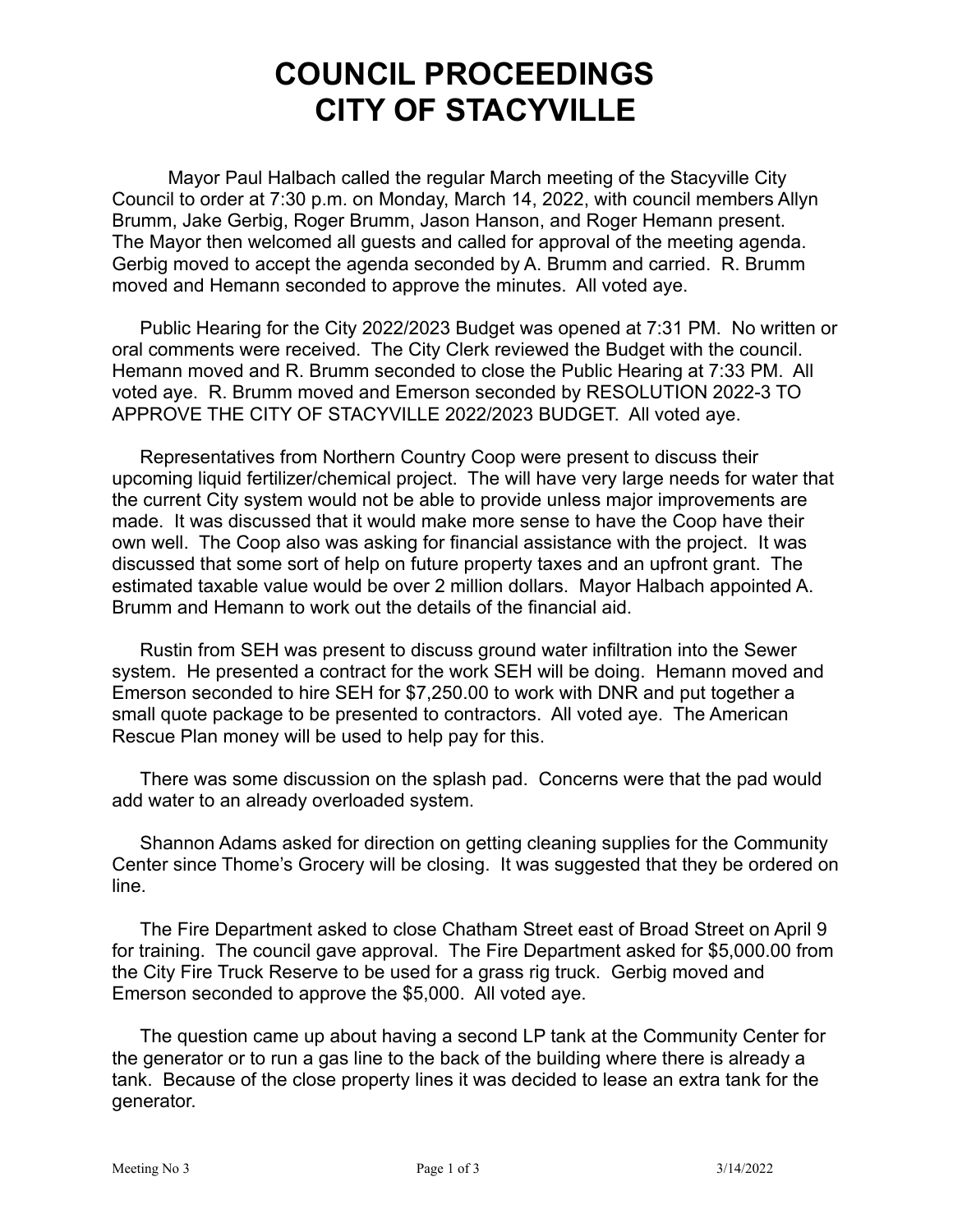The City appointed positions are set at the January meeting after an elections. They can be changed by a vote of the council.

Residents asked if they can plant perennial flowers in the ditches. The council had no problem as long as they did not hinder water flow.

Gerbig presented names for the Board of Adjustments and Planning & Zoning. Hemann moved and Emerson seconded to appoint Allyn Brumm to the Board of Adjustments and Ryan Bissen and John Gerbig to the Planning and Zoning. All voted aye.

Jendro Sanitation is asking for a fuel surcharge. The want \$139.43 per month. A suggestion was to do a 50% split. No action was taken.

## *The clerk recorded the following RECEIPTS for February*

| 1120211 19101 1921 441 V    |           |                   |          |
|-----------------------------|-----------|-------------------|----------|
| General Fund                | 2,016.07  | General Fund      | 6,065.66 |
| <b>Water Fund</b>           | 13,188.50 | <b>Water Fund</b> | 2,351.67 |
| Sewer Fund                  | 8.984.50  | Sewer Fund        | 1,923.19 |
| Road Use Tax Fund           | 5,039.25  | Road Use Fund     | 3,190.98 |
| Library                     | 3.38      | Library Fund      | 3,779.56 |
| Franchise                   | 9,520.99  | Fire Fund         | 925.76   |
| <b>Capital Project Debt</b> | 5,205.00  | Sinking Fund      | 1,577.00 |
|                             |           |                   | .        |

## *The clerk recorded the following EXPENSES for February*

| <b>General Fund</b>     | 6,065.66 |
|-------------------------|----------|
| <b>Water Fund</b>       | 2,351.67 |
| Sewer Fund              | 1,923.19 |
| Road Use Fund           | 3,190.98 |
| Library Fund            | 3,779.56 |
| Fire Fund               | 925.76   |
| Sinking Fund            | 1,577.00 |
| <b>Capital Projects</b> | 1,879.48 |
|                         |          |

## *The following bills were presented and ALLOWED FOR PAYMENT*

| <b>Blakes Auto</b>       | Fuel            | 2,769.40 |
|--------------------------|-----------------|----------|
| <b>K&amp;N Mini Mart</b> | Fuel            | 57.11    |
| AgSource                 | Testing         | 54.00    |
| <b>Heartland Power</b>   | Loan            | 1,577.00 |
| Enterprise               | Publishing      | 486.72   |
| Joes Garage              | Repair          | 69.95    |
| <b>DeMaris Hardware</b>  | <b>Supplies</b> | 78.95    |
| Larson Hardware Hank     | <b>Supplies</b> | 68.93    |
| <b>Atty Mark Walk</b>    | Legal           | 92.35    |

| The following preauthorized bills were PAID in February |  |  |
|---------------------------------------------------------|--|--|
|---------------------------------------------------------|--|--|

| Jendro Sanitation      | Garbage Fee        | 1,416.80 |
|------------------------|--------------------|----------|
| Harlan Bisbee          | Office & equip use | 50.00    |
| U S Treasury           | payroll deposit    | 1,362.27 |
| <b>IPERS</b>           | Payroll taxes      | 1,036.61 |
| <b>Alliant Energy</b>  | Electric bill      | 2,810.63 |
| Omnitel                | Phone bill         | 138.57   |
| <b>Heartland Power</b> | Electric bill      | 100.68   |
| Salaries               | wages for month    | 4,485.62 |
| Joe Erbe               | Cell phone         | 40.00    |
| Post Master            | <b>Stamps</b>      | 120.00   |
|                        |                    |          |